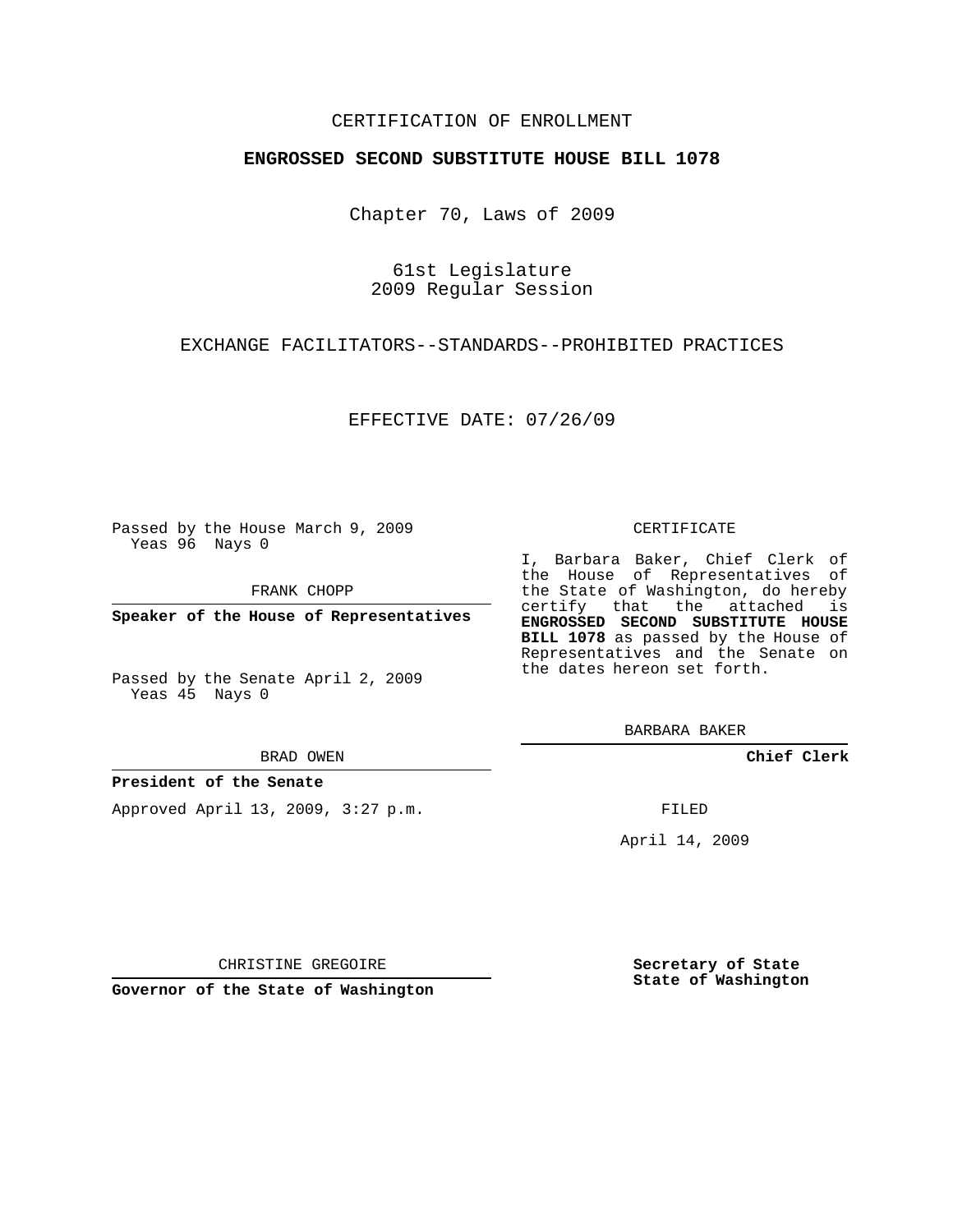# **ENGROSSED SECOND SUBSTITUTE HOUSE BILL 1078** \_\_\_\_\_\_\_\_\_\_\_\_\_\_\_\_\_\_\_\_\_\_\_\_\_\_\_\_\_\_\_\_\_\_\_\_\_\_\_\_\_\_\_\_\_

\_\_\_\_\_\_\_\_\_\_\_\_\_\_\_\_\_\_\_\_\_\_\_\_\_\_\_\_\_\_\_\_\_\_\_\_\_\_\_\_\_\_\_\_\_

Passed Legislature - 2009 Regular Session

# **State of Washington 61st Legislature 2009 Regular Session**

**By** House General Government Appropriations (originally sponsored by Representatives Kelley, Roach, Kirby, Warnick, Bailey, and Sells)

READ FIRST TIME 03/02/09.

 AN ACT Relating to exchange facilitators; adding a new chapter to Title 19 RCW; creating a new section; prescribing penalties; and providing an expiration date.

BE IT ENACTED BY THE LEGISLATURE OF THE STATE OF WASHINGTON:

 NEW SECTION. **Sec. 1.** The legislature finds that there are no statutory requirements pertaining to persons who facilitate like-kind exchanges pursuant to section 1031 of the internal revenue code and associated treasury regulations. The purpose of this chapter is to create a statutory framework that provides some consumer protections to those who entrust money or property to persons acting as exchange facilitators.

 NEW SECTION. **Sec. 2.** The definitions in this section apply throughout this chapter unless the context clearly requires otherwise. (1) A person or entity "affiliated" with a specific person or entity, means a person or entity who directly, or indirectly through one or more intermediaries, controls, or is controlled by, or is under common control with, the person or entity specified.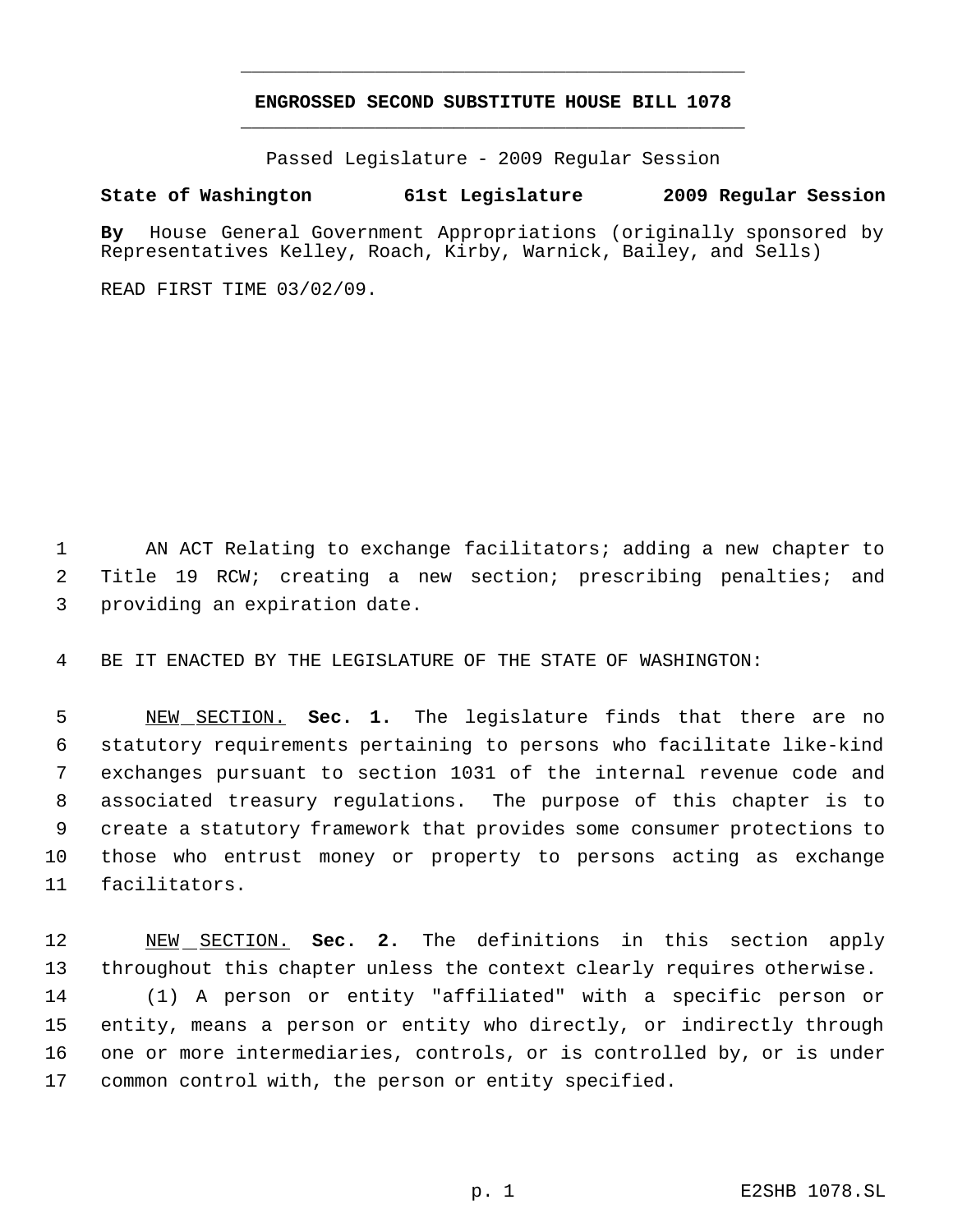(2) "Client" means the taxpayer with whom the exchange facilitator enters into an agreement as described in subsection (3)(a)(i) of this section.

(3)(a) "Exchange facilitator" means a person who:

 (i)(A) Facilitates, for a fee, an exchange of like-kind property by entering into an agreement with a taxpayer by which the exchange facilitator acquires from the taxpayer the contractual rights to sell the taxpayer's relinquished property located in this state and transfer a replacement property to the taxpayer as a qualified intermediary, as 10 defined under treasury requlation section  $1.1031(k)-1(q)(4)$ ; (B) enters into an agreement with a taxpayer to take title to a property in this state as an exchange accommodation titleholder, as defined in internal revenue service revenue procedure 2000-37; or (C) enters into an agreement with a taxpayer to act as a qualified trustee or qualified escrow holder, as both terms are defined under treasury regulation section 1.1031(k)-1(g)(3); or

 (ii) Maintains an office in this state for the purpose of soliciting business as an exchange facilitator.

(b) "Exchange facilitator" does not include:

 (i) A taxpayer or a disqualified person, as defined under treasury 21 regulation section  $1.1031(k)-1(k)$ , seeking to qualify for the nonrecognition provisions of section 1031 of the internal revenue code of 1986, as amended;

 (ii) A financial institution that is (A) acting as a depository for exchange funds and is not facilitating an exchange or (B) acting solely as a qualified escrow holder or qualified trustee, as both terms are 27 defined under treasury regulation section  $1.1031(k)-1(g)(3)$ , and is not facilitating an exchange;

 (iii) A title insurance company, underwritten title company, or escrow company that is acting solely as a qualified escrow holder or qualified trustee, as both terms are defined under treasury regulation 32 section  $1.1031(k)-1(g)(3)$ , and is not facilitating an exchange;

 (iv) A person that advertises for and teaches seminars or classes, or otherwise makes a presentation, to attorneys, accountants, real estate professionals, tax professionals, or other professionals, when the primary purpose is to teach the professionals about tax-deferred exchanges or to train them to act as exchange facilitators;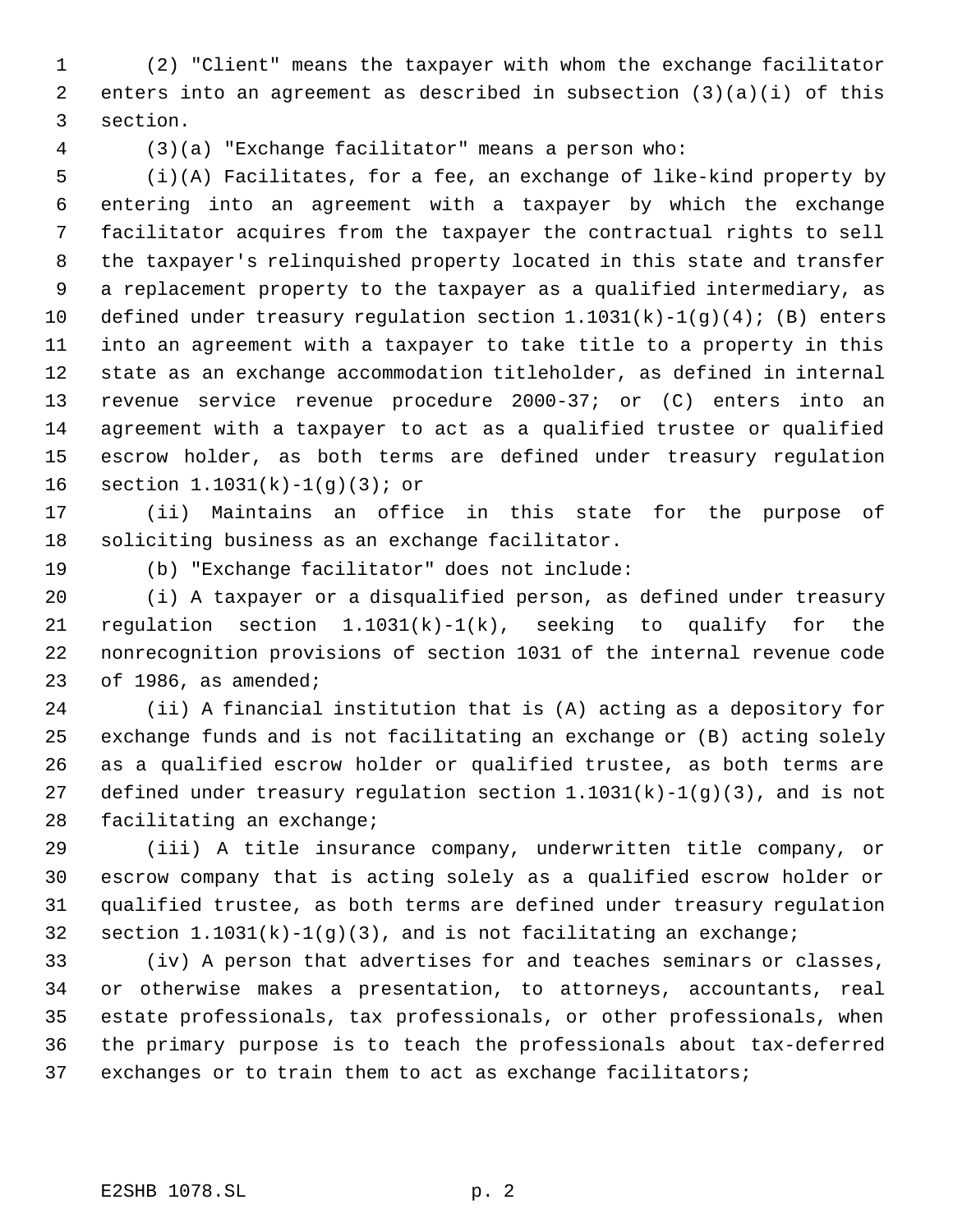(v) A qualified intermediary, as defined under treasury regulation section 1.1031(k)-1(g)(4), who holds exchange funds from the disposition of relinquished property located outside of this state; or

 (vi) An affiliated entity that is used by the exchange facilitator to facilitate exchanges or to take title to property in this state as an exchange accommodation titleholder.

 (c) For the purposes of this subsection, "fee" means compensation of any nature, direct or indirect, monetary or in kind, that is received by a person or related person, as defined in section 267(b) or 707(b) of the internal revenue code, for any services relating to or incidental to the exchange of like-kind property.

 (4) "Financial institution" means a bank, credit union, savings and loan association, savings bank, or trust company chartered under the laws of this state or the United States whose accounts are insured by the full faith and credit of the United States, the federal deposit insurance corporation, the national credit union share insurance fund, or other similar or successor programs.

 (5) "Person" means an individual, corporation, partnership, limited liability company, joint venture, association, joint stock company, trust, or any other form of a legal entity, and includes the agents and employees of that person.

 (6) "Prudent investor standard" means the standard for investment as described under RCW 11.100.020.

 NEW SECTION. **Sec. 3.** An exchange facilitator may not bring a suit or action for the collection of compensation in connection with duties performed as an exchange facilitator unless the exchange facilitator alleges and proves that he or she was fully in compliance with this chapter at the time of the offering to perform or performing an act or service regulated under this chapter.

 NEW SECTION. **Sec. 4.** (1) Except as provided under subsection (2) of this section, a person who engages in business as an exchange facilitator shall notify all existing exchange clients whose relinquished property is located in this state, or whose replacement property held under a qualified exchange accommodation agreement is located in this state, of any change in control of the exchange facilitator. Notification must be provided within ten business days of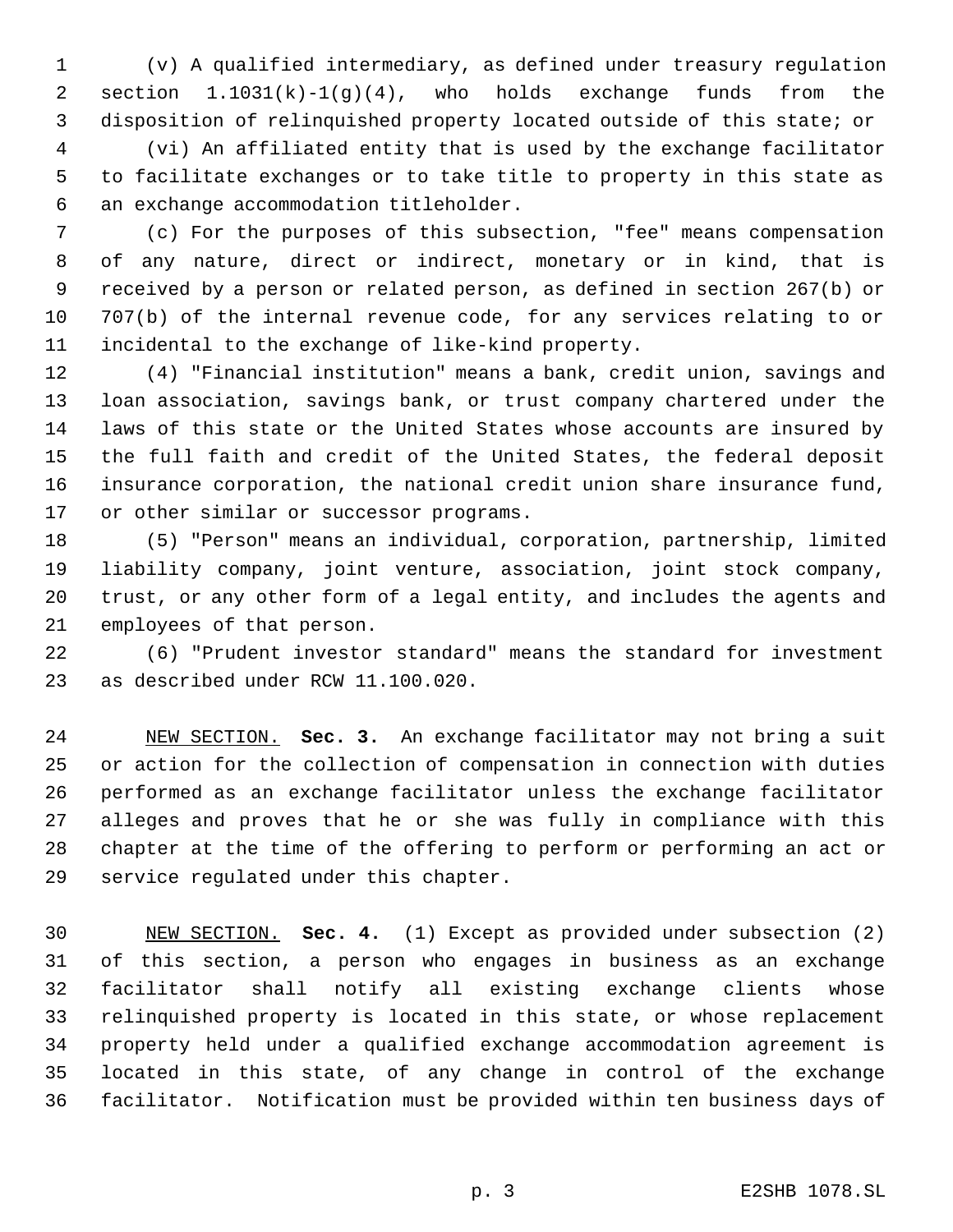the effective date of the change in control by hand delivery, facsimile, electronic mail, overnight mail, or first-class mail, and must be posted on the exchange facilitator's internet web site for at least ninety days following the change in control. The notification must set forth the name, address, and other contact information of the transferees.

 (2) If an exchange facilitator is a publicly traded company or wholly owned subsidiary of the publicly traded company and remains a publicly traded company or wholly owned subsidiary of the publicly traded company after a change in control, the publicly traded company or wholly owned subsidiary of the publicly traded company is not required to notify its existing clients of the change in control.

 (3) For purposes of this section, "change in control" means any transfer of more than fifty percent of the assets or ownership interests, directly or indirectly, of the exchange facilitator.

 NEW SECTION. **Sec. 5.** (1) A person who engages in business as an exchange facilitator shall:

 (a) Maintain a fidelity bond or bonds in an amount of not less than one million dollars executed by an insurer authorized to do business in this state; or

 (b) Deposit an amount of cash or securities or irrevocable letters of credit in an amount of not less than one million dollars into an interest-bearing deposit account or a money market account with the financial institution of the exchange facilitator's choice. Interest on that amount accrues to the exchange facilitator; or

 (c) Deposit all exchange funds in a qualified escrow account or qualified trust, as both terms are defined under treasury regulation section 1.1031(k)-1(g)(3), with a financial institution and provide that a withdrawal from that escrow account or trust requires the exchange facilitator's and the client's written authorization.

 (2) A person who engages in business as an exchange facilitator may maintain a bond or bonds or deposit an amount of cash or securities or irrevocable letters of credit in excess of the minimum required amounts under this section.

 (3) The requirements under subsection (1)(a) of this section are satisfied if the person engaging in business as an exchange facilitator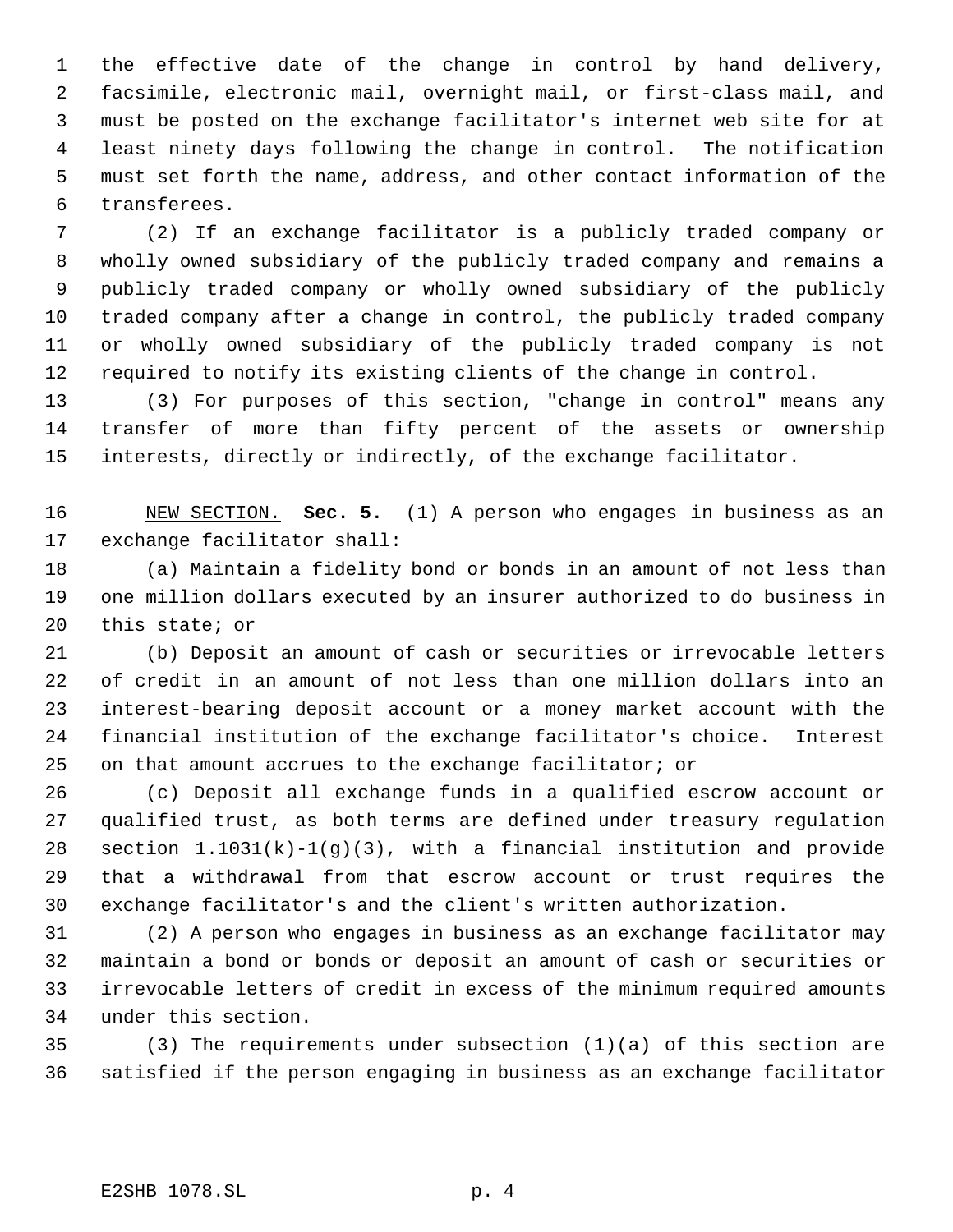is listed as a named insured on one or more fidelity bonds that have an aggregate total of at least one million dollars.

 (4) An exchange facilitator must provide evidence to each client that the requirements of this section are satisfied before entering into an exchange agreement.

 (5) Upon request of a current or prospective client, or the attorney general under chapter 19.86 RCW, the exchange facilitator must offer evidence proving that the requirements of this section are satisfied at the time of the request.

 NEW SECTION. **Sec. 6.** (1) A person who claims to have sustained damages by reason of the fraudulent or dishonest acts of an exchange facilitator or an exchange facilitator's employee may file a claim on the fidelity bond or approved alternative described in section 5 of this act to recover the damages.

 (2) The remedies provided under this section are cumulative and nonexclusive and do not affect any other remedy available at law.

 NEW SECTION. **Sec. 7.** (1) A person who engages in business as an exchange facilitator shall:

 (a) Maintain a policy of errors and omissions insurance in an amount of not less than two hundred fifty thousand dollars executed by an insurer authorized to do business in this state; or

 (b) Deposit an amount of cash or securities or irrevocable letters of credit in an amount of not less than two hundred fifty thousand dollars into an interest-bearing deposit account or a money market account with the financial institution of the exchange facilitator's choice. Interest on that amount accrues to the exchange facilitator.

 (2) A person who engages in business as an exchange facilitator may maintain insurance or deposit an amount of cash or securities or irrevocable letters of credit in excess of the minimum required amounts under this section.

 (3) The requirements under subsection (1)(a) of this section are satisfied if the person engaging in business as an exchange facilitator is listed as a named insured on one or more errors and omissions policies that have an aggregate total of at least two hundred fifty thousand dollars.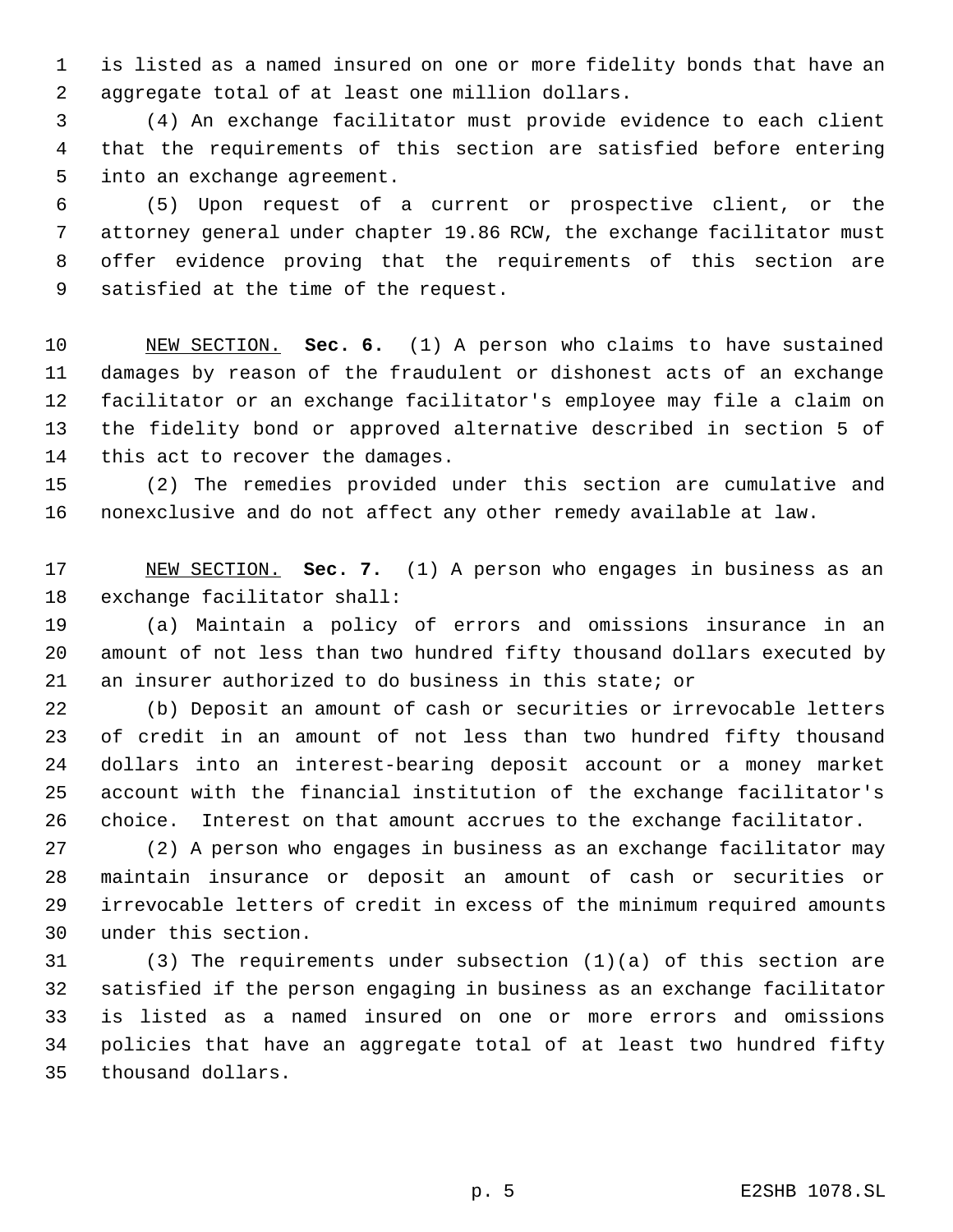(4) An exchange facilitator must provide evidence to each client that the requirements of this section are satisfied before entering into an exchange agreement.

 (5) Upon request of a current or prospective client, or the attorney general under chapter 19.86 RCW, the exchange facilitator must offer evidence proving that the requirements of this section are satisfied at the time of the request.

 NEW SECTION. **Sec. 8.** (1) A person who claims to have sustained damages by reason of an unintentional error or omission of an exchange facilitator or an exchange facilitator's employee may file a claim on the errors and omissions insurance policy or approved alternative described in section 7 of this act to recover the damages.

 (2) The remedies provided under this section are cumulative and nonexclusive and do not affect any other remedy available at law.

 NEW SECTION. **Sec. 9.** (1) A person who engages in business as an exchange facilitator shall act as a custodian for all exchange funds, including money, property, other consideration, or instruments received by the exchange facilitator from, or on behalf of, the client, except funds received as the exchange facilitator's compensation. The exchange facilitator shall hold the exchange funds in a manner that provides liquidity and preserves principal, and if invested, shall invest those exchange funds in investments that meet a prudent investor standard and satisfy investment goals of liquidity and preservation of principal. For purposes of this section, a violation of the prudent investor standard includes, but is not limited to, a transaction in which:

 (a) Exchange funds are knowingly commingled by the exchange facilitator with the operating accounts of the exchange facilitator, except that the exchange facilitator's fee may be deposited as part of the exchange transaction into the same account as that containing exchange funds, in which event the exchange facilitator must promptly withdraw the fee;

 (b) Exchange funds are loaned or otherwise transferred to any person or entity, other than a financial institution, that is affiliated with or related to the exchange facilitator, except that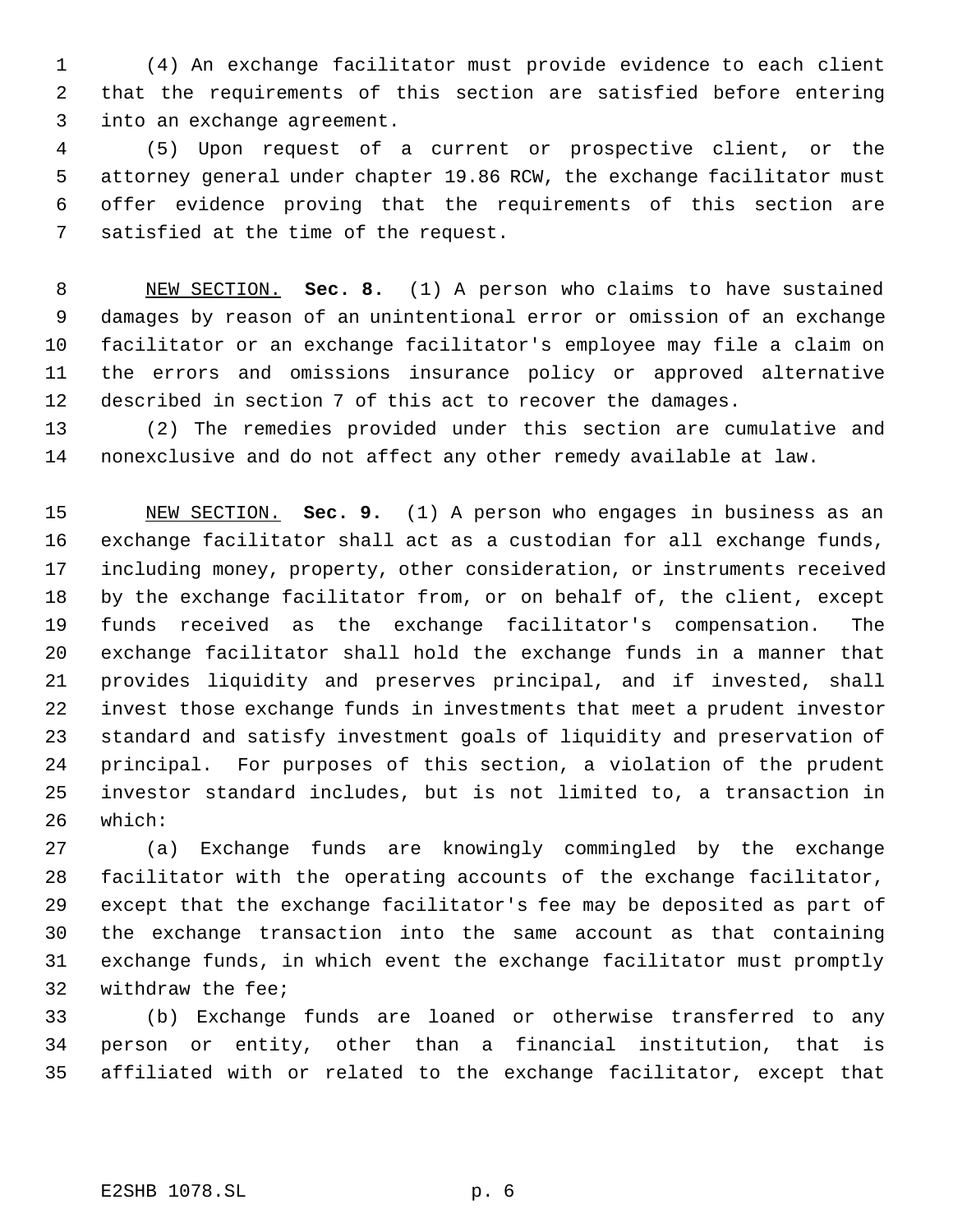this subsection (1)(b) does not apply to the transfer of funds from an exchange facilitator to an exchange accommodation titleholder in accordance with an exchange contract;

 (c) Exchange funds are invested in a manner that does not provide sufficient liquidity to meet the exchange facilitator's contractual obligations to its clients, unless insufficient liquidity occurs as the result of: (i) Events beyond the prediction or control of the exchange facilitator including, but not limited to, failure of a financial institution; or (ii) an investment specifically requested by the client; or

 (d) Exchange funds are invested in a manner that does not preserve the principal of the exchange funds, unless loss of principal occurs as the result of: (i) Events beyond the prediction or control of the exchange facilitator; or (ii) an investment specifically requested by the client.

 (2) Exchange funds are not subject to execution or attachment on any claim against the exchange facilitator.

 NEW SECTION. **Sec. 10.** A person who engages in business as an exchange facilitator must administer each of his, her, or its places of business under the direct management of an officer or an employee who is either:

 (1) An attorney or certified public accountant admitted to practice in any state or territory of the United States; or

 (2) A person who has passed a test specific to the subject matter of exchange facilitation.

 NEW SECTION. **Sec. 11.** A person who engages in business as an exchange facilitator shall not, with respect to a like-kind exchange transaction, knowingly or with criminal negligence:

 (1) Make a false, deceptive, or misleading material representation, directly or indirectly, concerning a like-kind transaction;

 (2) Make a false, deceptive, or misleading material representation, directly or indirectly, in advertising or by any other means, concerning a like-kind transaction;

(3) Engage in any unfair or deceptive practice toward any person;

(4) Obtain property by fraud or misrepresentation;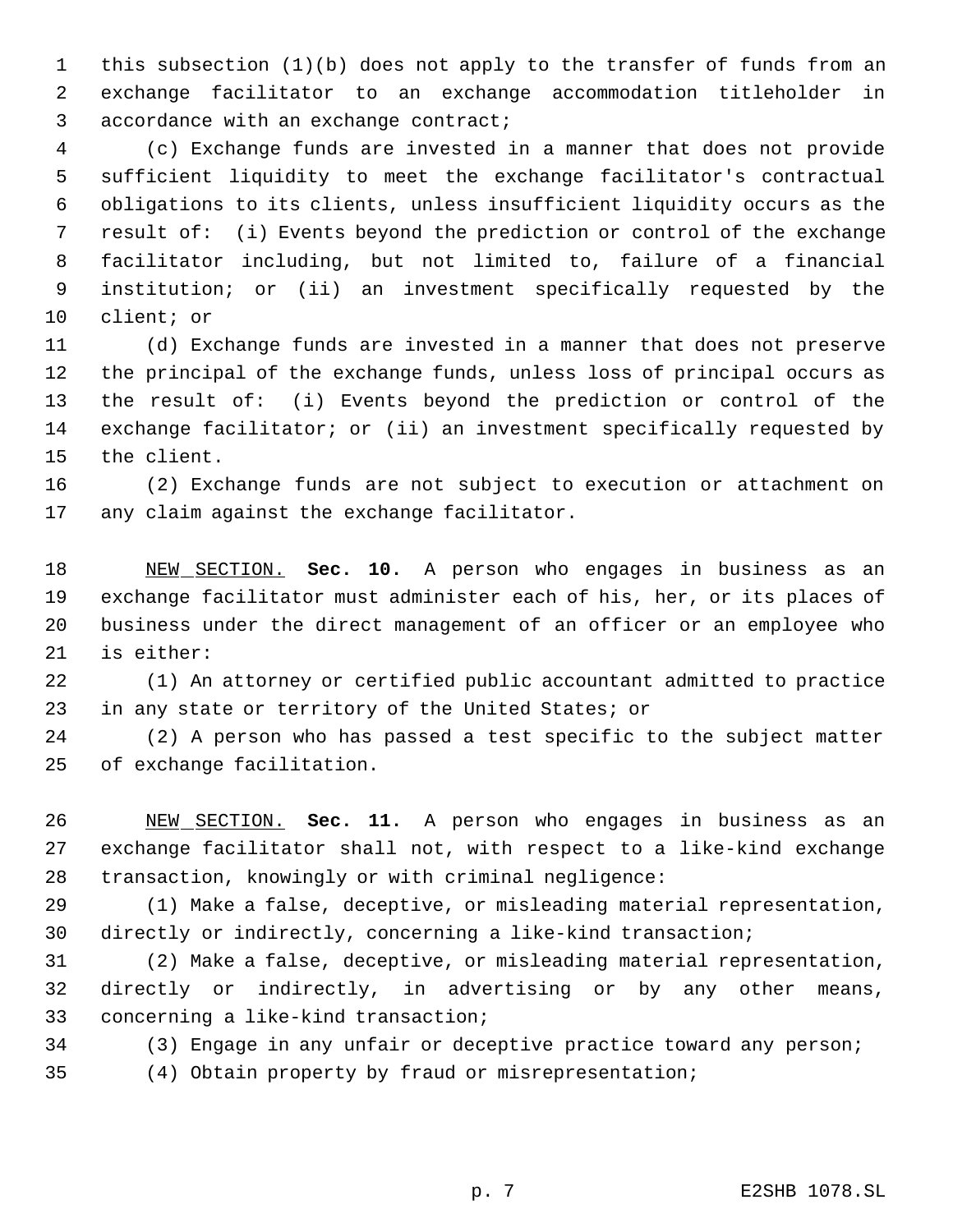(5) Fail to account for any moneys or property belonging to others that may be in the possession or under the control of the exchange facilitator;

 (6) Commingle funds held for a client in any account that holds the exchange facilitator's own funds, except as provided in section 9(1)(a) of this act;

 (7) Loan or otherwise transfer exchange funds to any person or entity, other than a financial institution, that is affiliated with or related to the exchange facilitator, except for the transfer of funds from an exchange facilitator to an exchange accommodation title holder 11 in accordance with an exchange contract;

 (8) Keep, or cause to be kept, any money in any bank, credit union, or other financial institution under a name designating the money as belonging to the client of any exchange facilitator, unless that money belongs to that client and was entrusted to the exchange facilitator by that client;

 (9) Fail to fulfill its contractual duties to the client to deliver property or funds to the taxpayer in a material way unless such a failure is due to circumstances beyond the control of the exchange facilitator;

 (10) Commit, including commission by its owners, officers, directors, employees, agents, or independent contractors, any crime involving fraud, misrepresentation, deceit, embezzlement, misappropriation of funds, robbery, or other theft of property;

 (11) Fail to make disclosures required by any applicable state law; or

 (12) Make any false statement or omission of material fact in connection with any reports filed by an exchange facilitator or in connection with any investigation conducted by the department of financial institutions.

 NEW SECTION. **Sec. 12.** (1) An exchange facilitator must deposit all client funds in:

 (a) For accounts with a value of five hundred thousand dollars or more, a separately identified account, as defined in treasury regulation section 1.468B-6(c)(ii), for the particular client or client's matter, and the client must receive all the earnings credited to the separately identified account; or

### E2SHB 1078.SL p. 8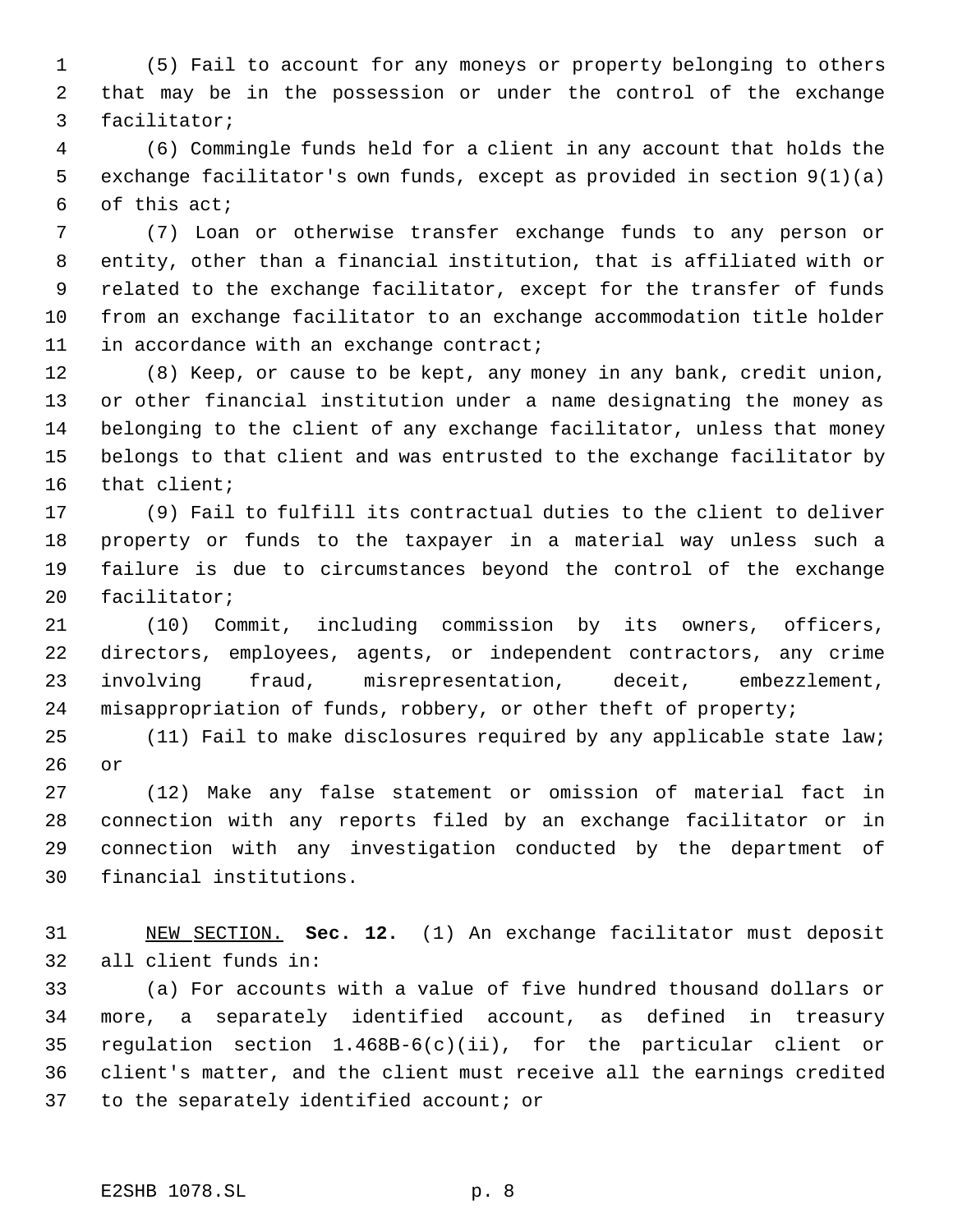(b) For accounts with a value less than five hundred thousand dollars, (i) a pooled interest-bearing trust account if the client agrees to pooling in writing; or (ii) if the client does not agree to pooling, in a separately identified account, as defined in treasury regulation section 1.468B-6(c)(ii).

 (2) An exchange facilitator must provide the client with written notification of how the exchange proceeds have been invested or deposited.

 NEW SECTION. **Sec. 13.** A person who engages in business as an exchange facilitator and who violates section 11 (1) through (8) of this act is guilty of a class B felony under chapter 9A.20 RCW.

 NEW SECTION. **Sec. 14.** A person who engages in business as an exchange facilitator and who violates section 11 (11) or (12) of this act is guilty of a misdemeanor under chapter 9A.20 RCW.

 NEW SECTION. **Sec. 15.** (1) Exchange facilitators must provide the director of financial institutions with a report of exchange facilitator activity by December 31, 2009. The director may by rule create a format for the report, which must cover the period of January 1, 2009, through December 31, 2009. The report may only include the following information for exchange facilitation activity in Washington state:

 (a) The total number of property exchanges facilitated by the exchange facilitator;

 (b) The total dollar volume of property exchanges facilitated by the exchange facilitator;

 (c) The primary type of business the exchange facilitator engages in if the primary type of business is not exchange facilitation, including a description of any required licenses; and

 (d) The percentage of the exchange facilitator's business that is exchange facilitation, both by client and by gross income.

 Any information provided by an exchange facilitator in this report that constitutes a trade secret as defined in RCW 19.108.010 is exempt from the disclosure requirements in chapters 42.17 and 42.56 RCW, unless aggregated with information supplied by other exchange